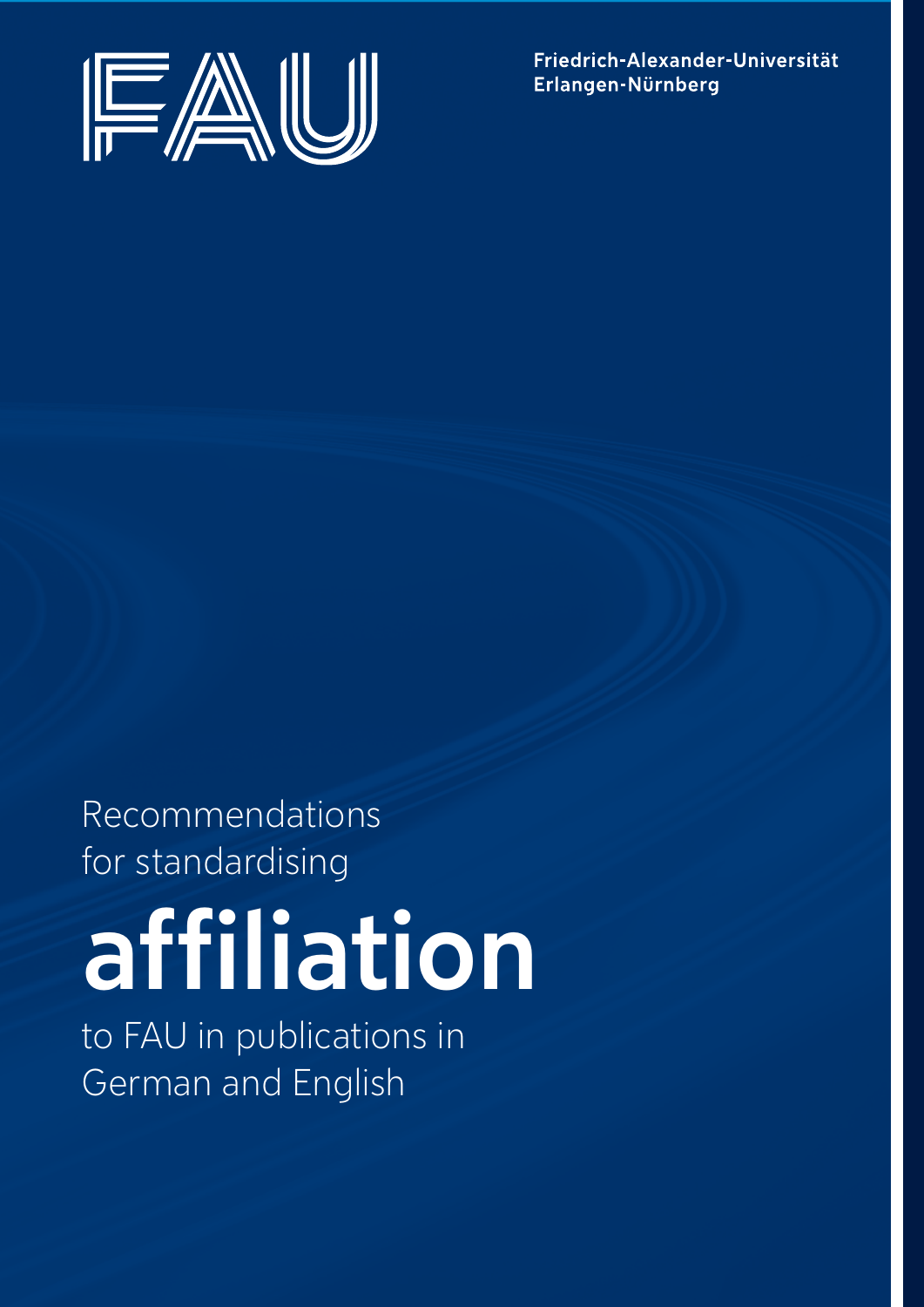## **Contents**

| University name increases and contact the control of the control of the control of the control of the control of the control of the control of the control of the control of the control of the control of the control of the  |  |
|--------------------------------------------------------------------------------------------------------------------------------------------------------------------------------------------------------------------------------|--|
| Indication of additional affiliation (faculty, school, department, institute) manufacture and contain an additional 3                                                                                                          |  |
|                                                                                                                                                                                                                                |  |
|                                                                                                                                                                                                                                |  |
| Standardised author names and identifiers (Although Manuschill Manuschill Manuschill Manuschill 4)                                                                                                                             |  |
| Standardised institutional identifiers (and all contact and all contact and all contact and all contact and all contact and all contact and all contact and all contact and all contact and all contact and all contact and al |  |
|                                                                                                                                                                                                                                |  |
| Social media (a) and the contract of the contract of the set of the contract of the set of the set of the set of the set of the set of the set of the set of the set of the set of the set of the set of the set of the set of |  |
|                                                                                                                                                                                                                                |  |
| Third parties (and according to the control of the control of the control of the control of the control of the control of the control of the control of the control of the control of the control of the control of the contro |  |
|                                                                                                                                                                                                                                |  |

Friedrich-Alexander-Universität Erlangen-Nürnberg (FAU) is recognised both nationally and internationally as one of Germany's strongest universities in terms of research and publications. In order for this to remain the case, publications and their authors must be clearly linked to FAU. This is the only way to ensure that achievements are recognised, for example in international rankings. Therefore, in addition to increasing the public visibility of research, standardisation of affiliation guidelines also helps the University to secure funding.

To ensure that the actual high value of the outstanding contributions made by researchers at FAU is recognised, we ask that the following recommendations for indicating affiliation to the University are complied with as far as possible during the publication process.

The recommendations apply to all publications in the context of FAU, including publications from academic and non-academic staff, doctoral candidates, students, guest researchers, retired professors, teaching staff, scholarship holders and alumni.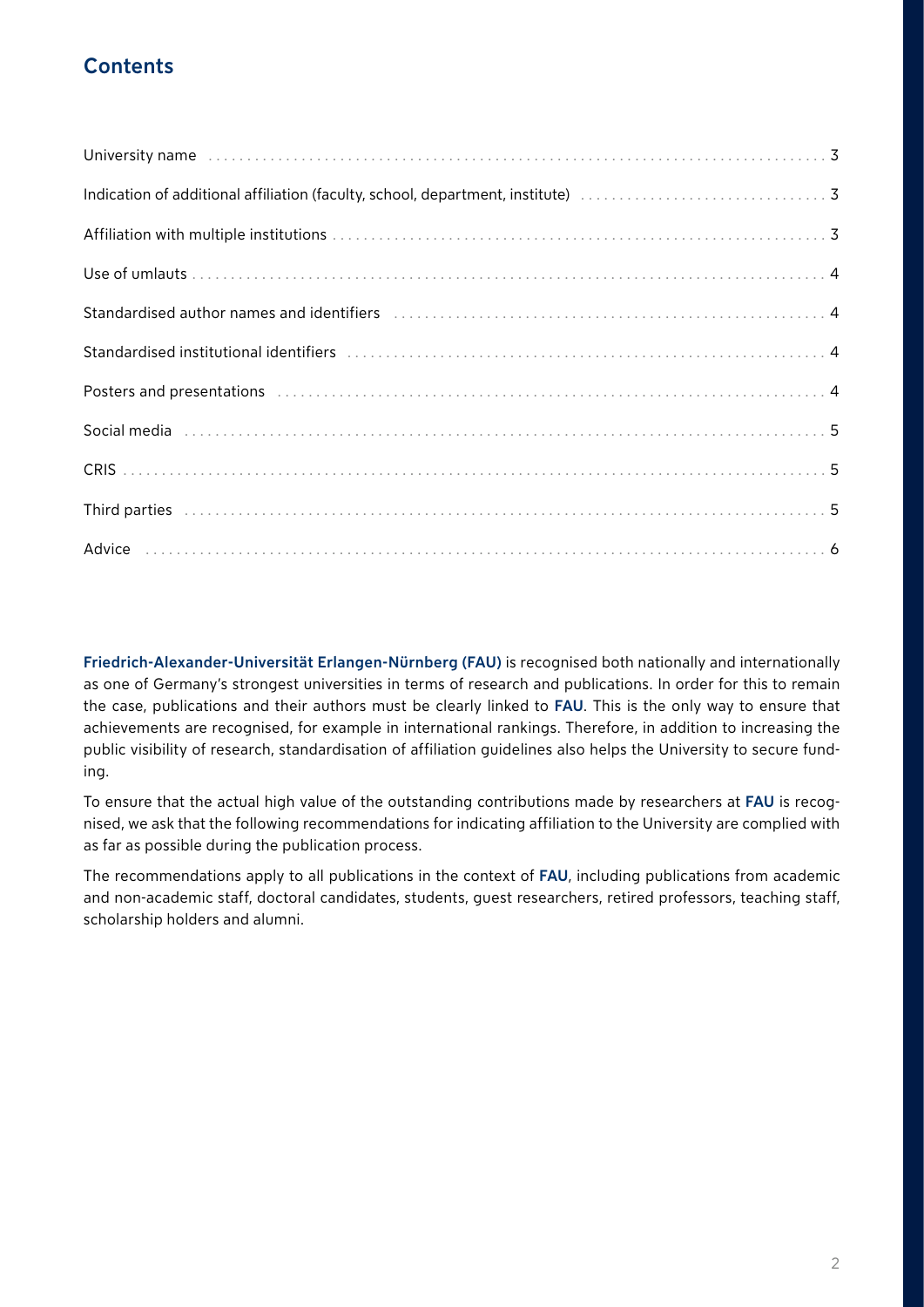#### University name

Please always state the official name of the University:

#### Friedrich-Alexander-Universität Erlangen-Nürnberg

This recommendation applies to publications in English and German.

In the name 'Friedrich-Alexander-Universität Erlangen-Nürnberg', please always write the full ending 'Erlangen-Nürnberg', regardless of whether you work in Nuremberg or Erlangen.

If the publisher has a character limit, the University name should not be omitted or shortened in order to make room for other information such as department or institute. Please use the full version 'Friedrich-Alexander-Universität Erlangen-Nürnberg' as far as possible, even if there is a character limit. In cases where the full name exceeds the character limit, the following version is recommended:

Maximum 30 characters: FAU Erlangen-Nürnberg

#### Indication of additional affiliation (faculty, school, department, institute)

It is important that publications are attributed clearly and correctly. In addition to the University name, you should therefore also indicate the specific organisational unit (for example, faculty, school, department, institute) which you are a part of. Please refer to <http://lookup.fau-sprachendienst.de/> for the English terms.

Usually, when listing the various levels of affiliation (University, faculty, school, department, institute, chair, professor) at FAU, at least the highest and the lowest are included, i.e. the University (FAU) and the smallest organisational unit with which you are affiliated. However, you can also list all levels. FAU ought to be mentioned first in all instances.

**Example:**

Friedrich-Alexander-Universität Erlangen-Nürnberg, Engineering Design, Martensstraße 9, 91058 Erlangen, Germany or Friedrich-Alexander-Universität Erlangen-Nürnberg, Faculty of Engineering, Department of Mechanical Engineering, Engineering Design, Martensstraße 9, 91058 Erlangen, Germany

### Affiliation with multiple institutions

If you wish to indicate affiliation with multiple institutions within or outside of FAU, we recommend the following format:

#### A.N. Other1 1,2

- 1 Friedrich-Alexander-Universität Erlangen-Nürnberg, Engineering Design, Martensstraße 9, 91058 Erlangen, Germany
- 2 Fraunhofer Institute for Integrated Systems and Device Technology (IISB), 91058 Erlangen, Germany

An equivalent procedure is recommended for publications in German.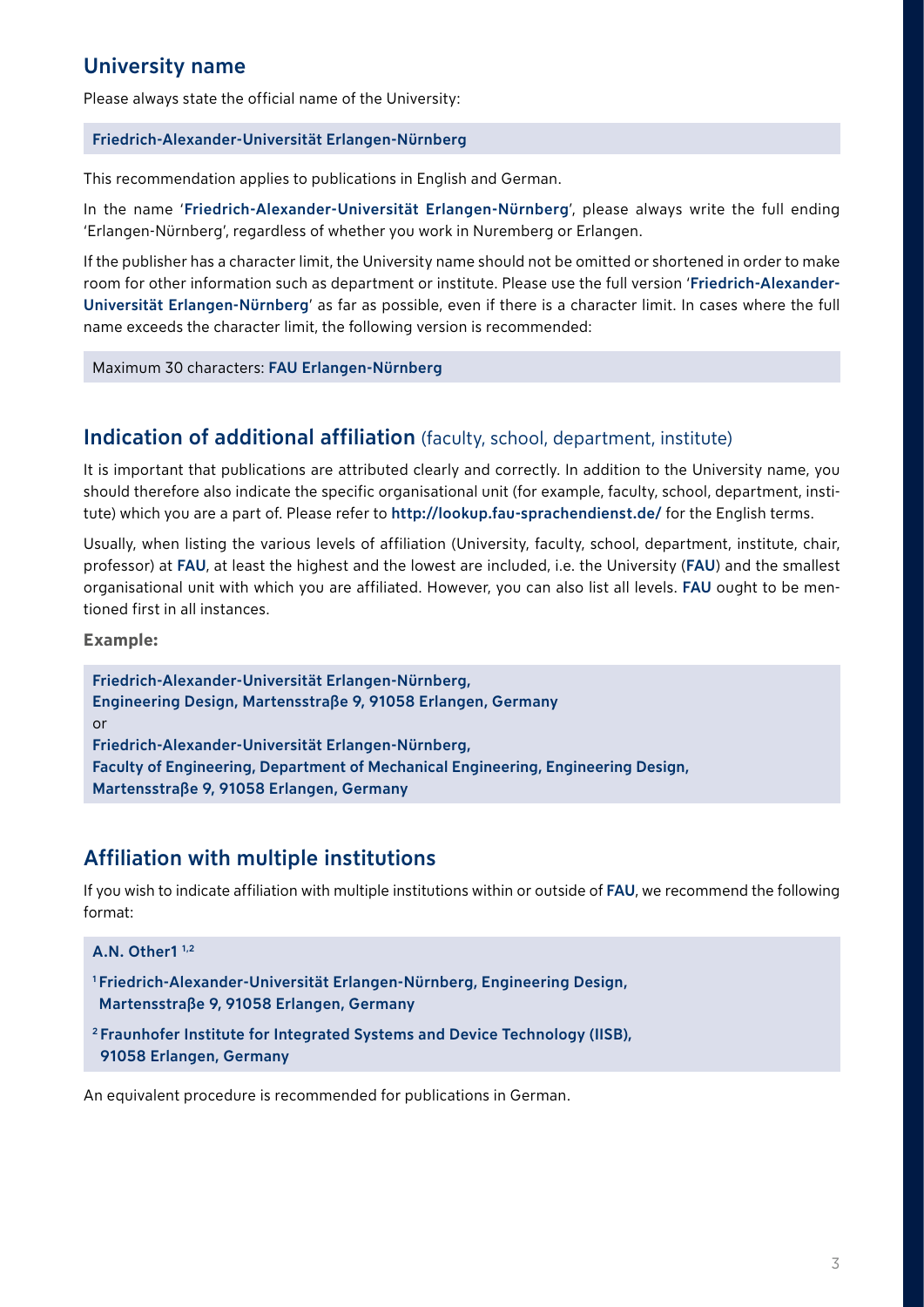# Use of umlauts

If umlauts cannot be used for technical reasons, please use a instead of ä, u instead of ü and o instead of ö.

# Standardised author names and identifiers

FAU recommends that researchers decide on a standardised way of writing their own name in publications at the beginning of their academic careers. This is particularly relevant to names with prefixes or conjunctions, double names or names that show family relationships (for example Mac, Ibn, Abu). Please contact the University Library for more information.

Furthermore, allocating unique (alpha)numeric identifiers for authors is becoming increasingly common. Please refer to the Open Researcher and Contributor ID [http://orcid.org/](http://orcid.org/%20) and the ResearcherID on Publons <https://publons.com/>

Furthermore, where possible, all authors should create a personal profile in relevant databases which indicates the various ways in which their name may be written (usually under the fields 'Variants of name' or 'Other names') and link their publications to their personal profile.

For several disciplines, ensuring that work appears in scientific search engines such as Google Scholar in addition to entries in databases is crucial. If you wish to increase your visibility here, a Google account is required and a profile must be requested:

[https://scholar.google.com/citations?view\\_op=new\\_profile](https://scholar.google.com/citations?view_op=new_profile) 

## Standardised institutional identifiers

(Alpha)numeric identifiers to enable unique identification of institutions such as FAU or funding organisations such as DFG already exist. Please include these identifiers during the submission process if the publisher provides the relevant entry fields for your affiliation or your funding organisation:

| ROR ID der <b>FAU</b>             | (htips://ror.org/)                    | https://ror.org/00f7hpc57 |
|-----------------------------------|---------------------------------------|---------------------------|
| Crossref Funder ID der <b>FAU</b> | (https://search.crossref.org/funding) | 501100001652              |
| <b>GRID ID der FAU</b>            | (https://www.grid.ac/institutes)      | grid.5330.5               |
| <b>ISNI der FAU</b>               | (http://www.isni.org/)                | 0000 0001 2107 3311       |
| RINGGOLD ID der <b>FAU</b>        | (http://ido.ringgold.com/)            | 9171                      |

#### Posters and presentations

When designing academic posters and posters that are to be published, please be aware that only the current faculty logos should be used. These can be found on the FAU corporate identity website. Please refrain from using old logos. Otherwise, the same recommendations apply to the use of the University name, indication of additional affiliation and identifiers as described above.

Do not use copyrighted content as part of the graphic design. This may also include fonts which require a licence.

In certain cases, there may be additional specifications set by your specific organisational unit or by the publisher that must also be adhered to. Please consult the contact person at your organisational unit or at the publisher if this is the case.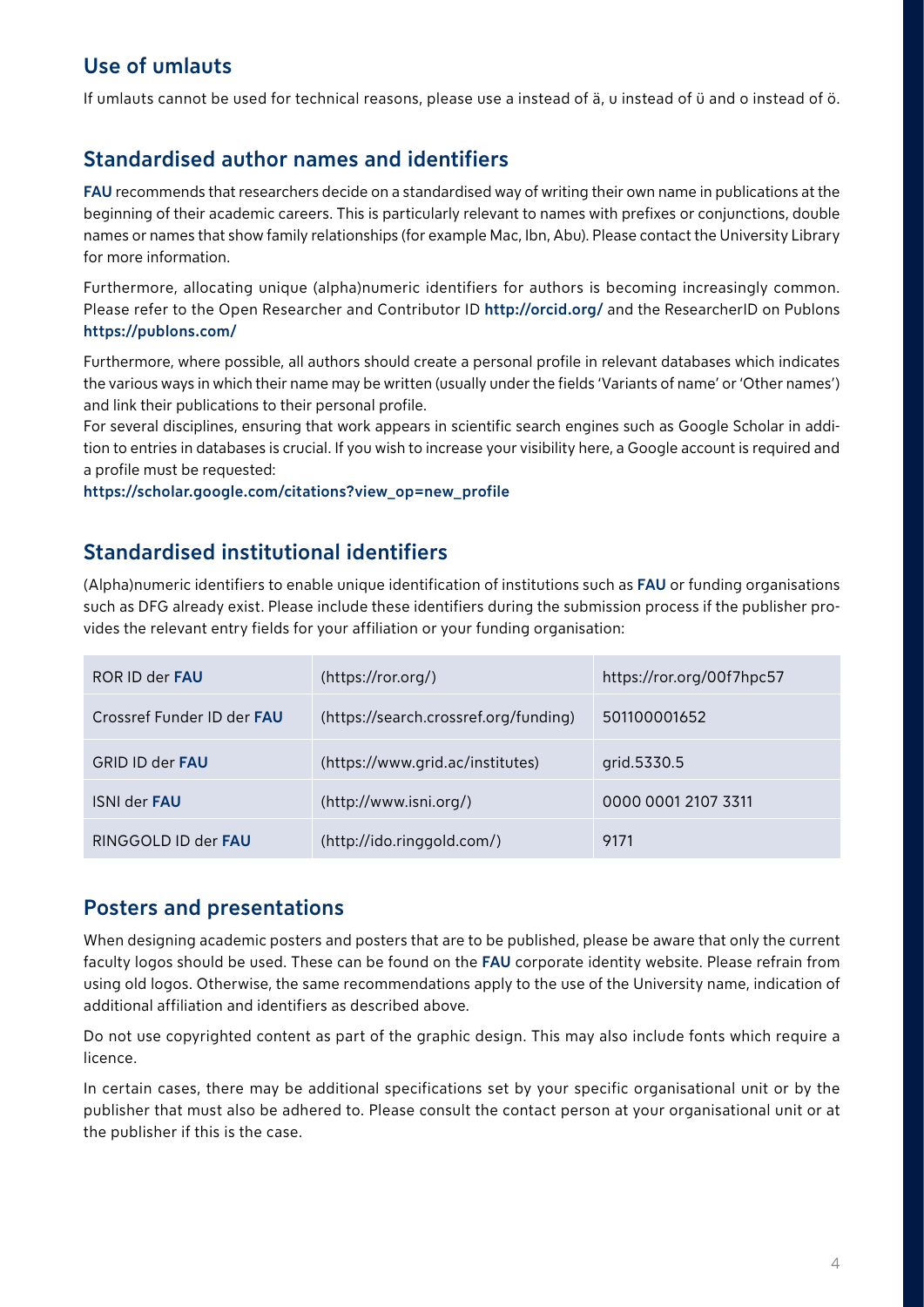## Social media

Many researchers present their research findings or projects on various social media channels. FAU also has a profile of its own on a number of social networks. It therefore makes sense to mention the connection to FAU when communicating publications and projects relating to FAU.

You can tag FAU in your post as follows:

@UniFAU (Twitter) @Uni Erlangen.Nuernberg (Facebook) @uni\_fau (Instagram) @fau-erlangen-nürnberg (Linkedin)

If you use hashtags, please feel free to use the following that FAU itself uses on our central channels:

#FAU (alle Netzwerke) #FAUproud (Twitter) #1innovator (Twitter) #meineFAU (Twitter, Instagram) #FAU\_Germany (Instagram) #uniFAU (Instagram)

Further information on social media is available at <https://www.fau.de/education/studienorganisation/social-media/>

### **CRIS**

The central research information system CRIS stores all information about researchers, research projects and publications at FAU. In order to ensure that information about publications can be automatically imported, affiliation to FAU and the organisational unit (chair, professorship, central institution) must be stated correctly.

# Third parties

The names of funding organisations, for example in funding acknowledgements, often have to be cited in a standard form and following the standards issued by the funding organisation such as the DFG guidelines for the use of funds. See DFG form 2.00 – 01/22:

Publications must credit the DFG for funding the project (known as a funding acknowledgement) as follows: 'Funded by the German Research Foundation (DFG) – Project number(s).'

The required acknowledgements may differ for collaborative research centres, research training groups and the like.

In publications in languages other than English, the name of the DFG ought to be translated into the target language, 'funded by the Deutsche Forschungsgemeinschaft (DFG, Translation) – project number(s)'.